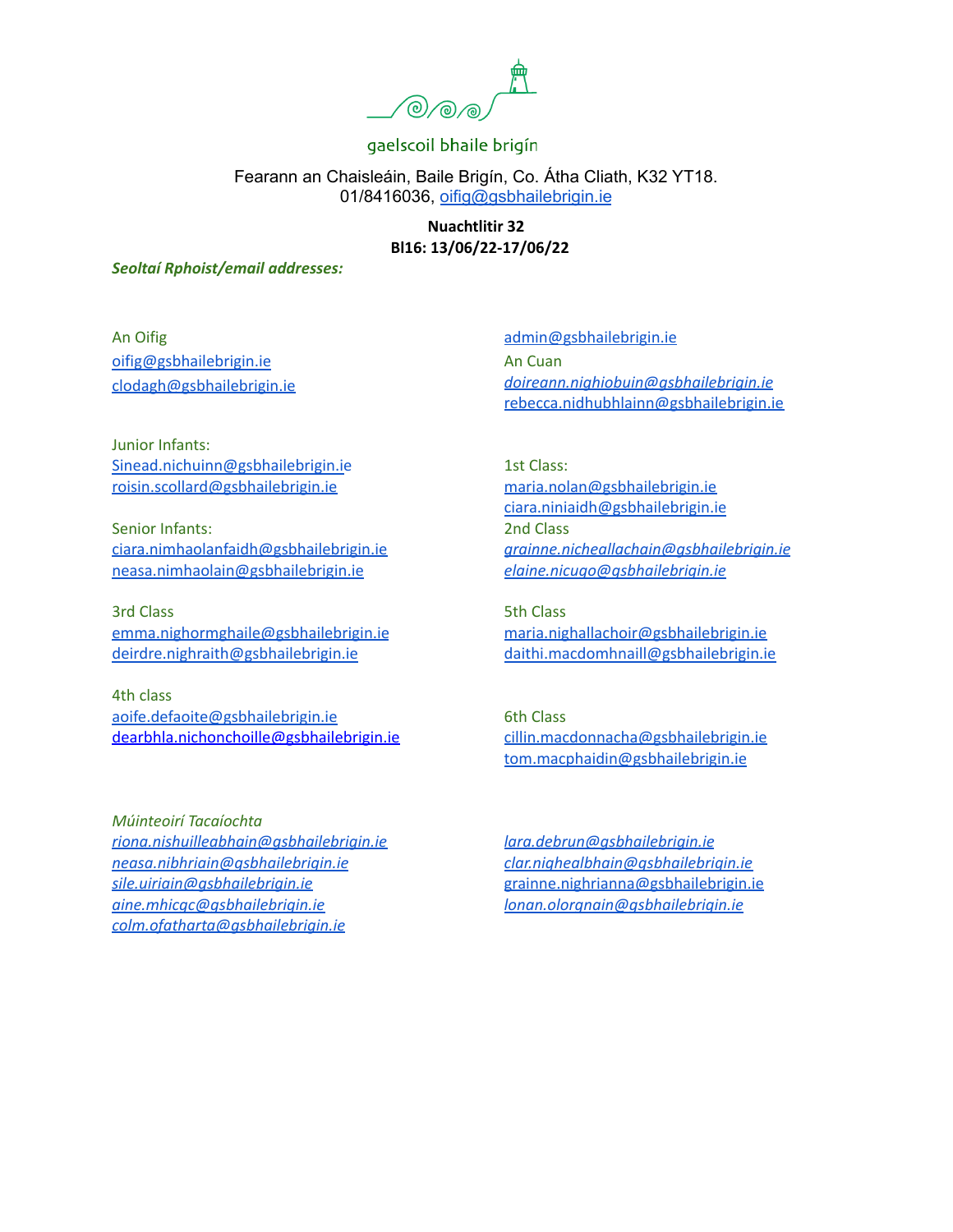

#### Fearann an Chaisleáin, Baile Brigín, Co. Átha Cliath, K32 YT18. 01/8416036, [oifig@gsbhailebrigin.ie](mailto:oifig@gsbhailebrigin.ie)

#### **Nuachtlitir 32 Bl16: 13/06/22-17/06/22**

#### *Coiste na dTuistí/ Parent's Association*

Siúlóid Urraithe:

Míle buíochas le gach duine a thug tacaíocht dúinn don lá spóirt, idir dhaltaí, fhoireann na scoile agus tuismitheoirí. Má tá aon chlúdaigh litreacha fós le teacht, is féidir iad a fhágáil sa bhosca taobh amuigh den rang faoin Aoine le bhur dtoil.

#### *Sponsored Walk:*

*A huge thanks to all who supported the walk from pupils and staff to parents. If there are any more envelopes to come in, they can be left in the box outside the classroom until Friday.*

#### *Turais Scoile 2022/ School Tours*

Tá eolas faoi thurais scoile 2022 luaite thíos. Tá na ceadúnais ar fáil ar Aladdin. Tá gach eolas orthu faoi na turais. Má tá deacracht ar bith agat le Aladdin a úsáid, déan teagmháil le hAisling agus beidh sí in ann cabhrú leat. Is féidir airgead a íoc píosa ar phíosa.

Below please find details of school tours 2022. Permission slips are available on Aladdin. These have all information regarding the tour on them. If you are having trouble accessing Aladdin, contact Aisling and she will be happy to help you. Payment can be made in instalments of €5 or more via Aladdin.

| Rang     | Dáta                             | Áit                               | Costas (le híoc ar<br>Aladdin) |
|----------|----------------------------------|-----------------------------------|--------------------------------|
| Rang a 2 | 15/06/22                         | <b>Celtic Adventure</b><br>Centre | €27                            |
| Rang a 3 | 20/06/22 *note<br>change of date | Bounce & Beyond                   | €30                            |
| Rang a 4 | 16/06/22                         | <b>Zipit Forest</b><br>Adventures | €28.50                         |
| Rang a 5 | 16/06/22                         | <b>Celtic Adventures</b>          | €27                            |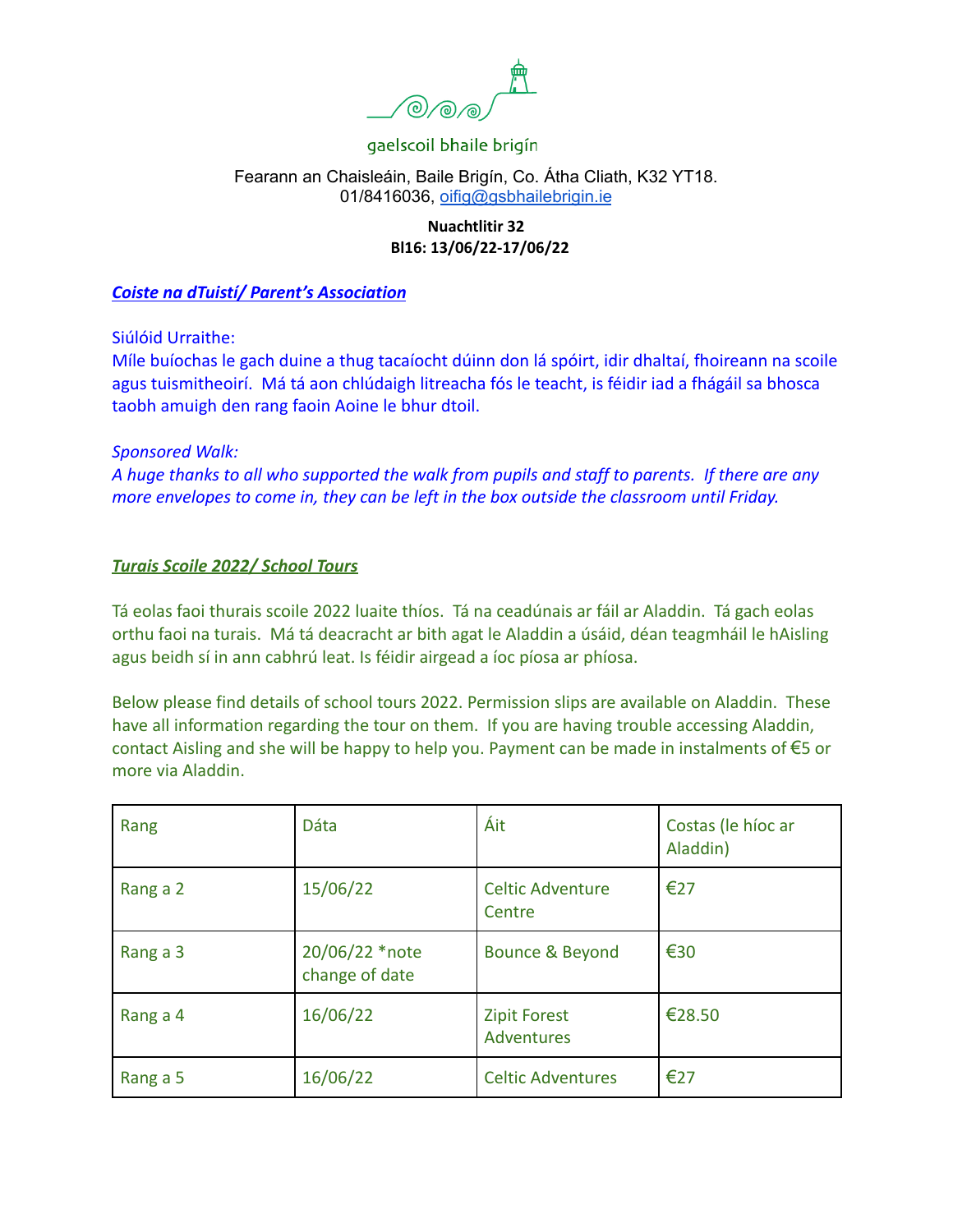

# Fearann an Chaisleáin, Baile Brigín, Co. Átha Cliath, K32 YT18. 01/8416036, [oifig@gsbhailebrigin.ie](mailto:oifig@gsbhailebrigin.ie)

## **Nuachtlitir 32 Bl16: 13/06/22-17/06/22**

# *Lá Spóirt/ Sports Day*

Bhí lá den scoth againn inné *don lá spóirt. Bhí an t-ádh linn leis an dea-aimsir. Bhain na daltaí an-taitneamh as. Míle buíochas leis an bhfoireann as ucht an obair ar fad a rinne siad, múinteoir Aoife as ucht an lá a stiúradh agus leis na tuismitheoirí as ucht bhur gcomhoibriú.*

*We had a great day yesterday for sports day. We were lucky with the good weather. The pupils really enjoyed it. Many thanks to the staff for all their hard work, to múinteoir Aoife for organising and to the parents for their cooperation.*

## *Lá Oscailte na Naíonán/ Infant Open Day*

Beidh an lá oscailte ar siúl Déardaoin na seachtaine seo chugainn ag 1.30. Beimid ag cur fáilte roimh dhaltaí agus tuismitheoirí nua. Mar sin, beidh na naíonáin bheaga agus na naíonáin mhóra ag críochnú @1.15 ar an lá seo, 23 Meitheamh ionas gur féidir linn freastal orthu. Beidh club na naíonán ar siúl ó 1.15-2.30.

*We will have our open day next Thursday @1.30. We will be welcoming our new infants and their parents. All junior and senior infants will finish @1.15pm on this day, 23rd June to facilitate this. Infant club will run from 1.15-2.30.*

## *Billí scoile/ School Bills*

Tá roinnt bhillí atá le híoc fós don scoil bhliain seo, leabhair oibre agus IXL san áireamh. Agus muid ag druidim i dtreo deireadh na scoilbhliana, d'iarrfaimis oraibh na billí seo a ghlanadh. Beidh billí na scoilbhliana seo chugainn ar fáil ón mhí seo chugainn. Is féidir iad seo ar fad a íoc tríd Aladdin. Má tá fadhb agat ag baint úsáid as seo, cuir glaoch ar Aisling. Beidh sí lánsásta cabhrú leat.

*There are some bills still outstanding for this school year. As we approach the end of this school year, we would ask that these now be cleared. Next year's school bill will be available next month. These can all be paid via Aladdin. If you are having difficulty using this, ring Aisling and she will be more than happy to help.*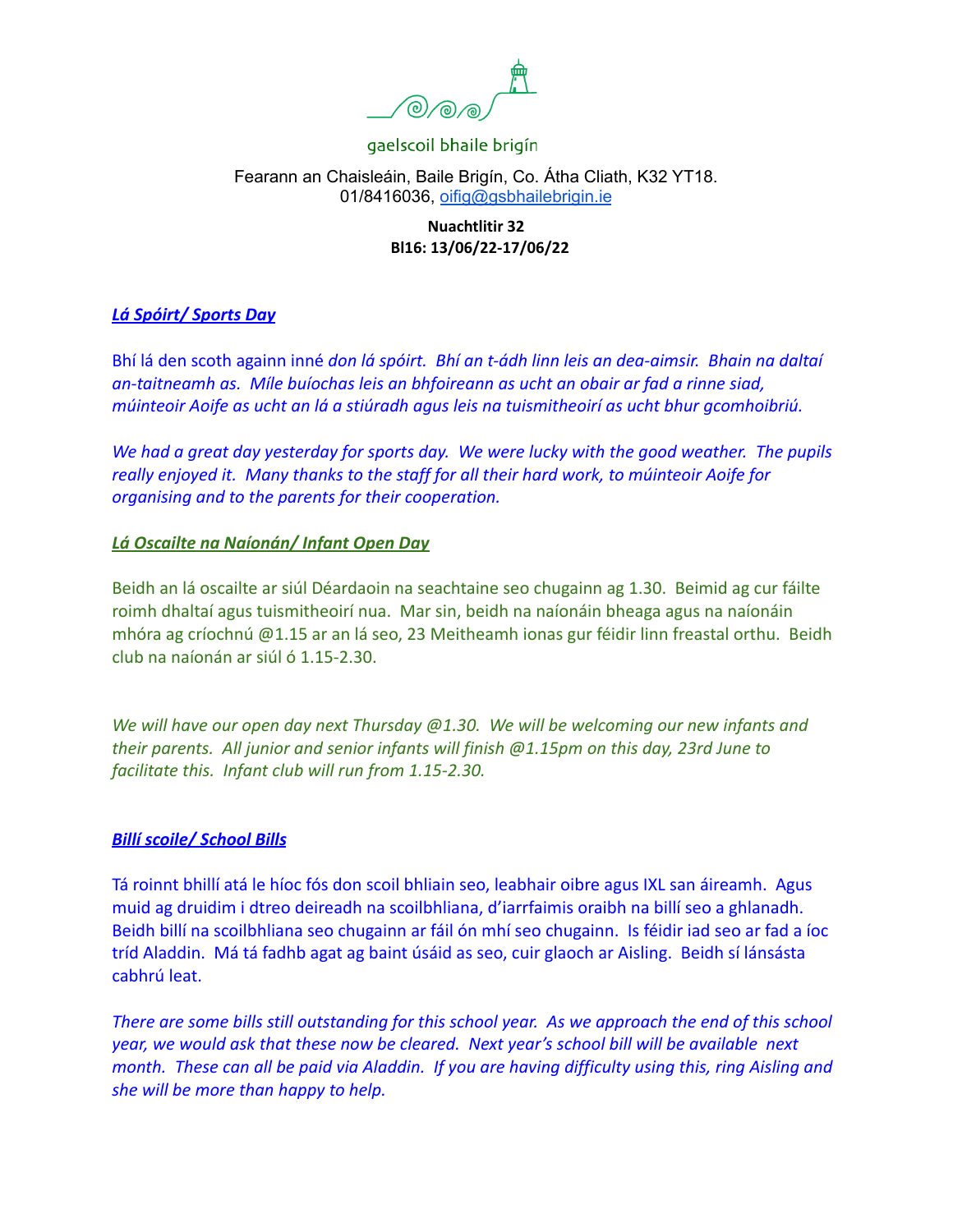

#### Fearann an Chaisleáin, Baile Brigín, Co. Átha Cliath, K32 YT18. 01/8416036, [oifig@gsbhailebrigin.ie](mailto:oifig@gsbhailebrigin.ie)

#### **Nuachtlitir 32 Bl16: 13/06/22-17/06/22**

## *Coicís Gníomhaíochta agus Folláine/ Active and Wellbeing Fortnight*

Tá tús curtha leis an gcoicís seo ina mbeidh muid ag díriú ar thábhacht na folláine, idir chorp agus meabharshláinte. Beidh go leor ar siúl i ngach rang le gníomhaíochtaí fisicúla gach maidin msh rince, scipeáil agus gníomhaíochtaí aireachais um thráthnóna, msh ealaín, ióga , cineáltas agus plé. Beidh na hardranganna ag teacht le chéile leis na daltaí níos óige chun cluichí a imirt leo ag am corpoideachais. Beidh na hardranganna ag glacadh páirte sa tolg-5km. Críochnóimid an choicís le cluiche peile idir rang a 6 agus an fhoireann. Meas tú cé a bheidh an bua acu?

*We have started into this active two weeks, where we will be promoting the importance of health and wellbeing, both physical and mental. There will be plenty going on in every classroom with physical activities in the morning including dance, skipping and wellbeing exercises in the afternoons eg art, yoga, kindness and discussion. The older classes will come together with the younger pupils to play games in PE. Older pupils will take part in a couch to 5km. The fortnight will finish with a 6th class v school staff football match. Who do you think will win?*

#### *Díolachán cácaí/ Cake Sale*

Beidh rang a 6 ag reachtáil díolachán cístí ar an 24 Meitheamh ar son Oispís Naomh Prionsias i Rath Éanaigh i gcuimhne Eibhlín Uí Bhriain, máthair Neasa Ní Bhriain a cailleadh ar an 22/12/21. Iarraimid oraibh síntús a dhéanamh tríd an nasc thíos. <https://www.idonate.ie/GaelscoilBhaileBrig-n>

*6th class will host a cake sale on the 24th June. They will be raising funds on behalf of St. Francis Hospice Raheny in memory of Eibhlín Uí Bhriain, múinteoir Neasa Ní Bhriain's mother who sadly passed away on 22nd December last. Please donate at the link below. <https://www.idonate.ie/GaelscoilBhaileBrig-n>*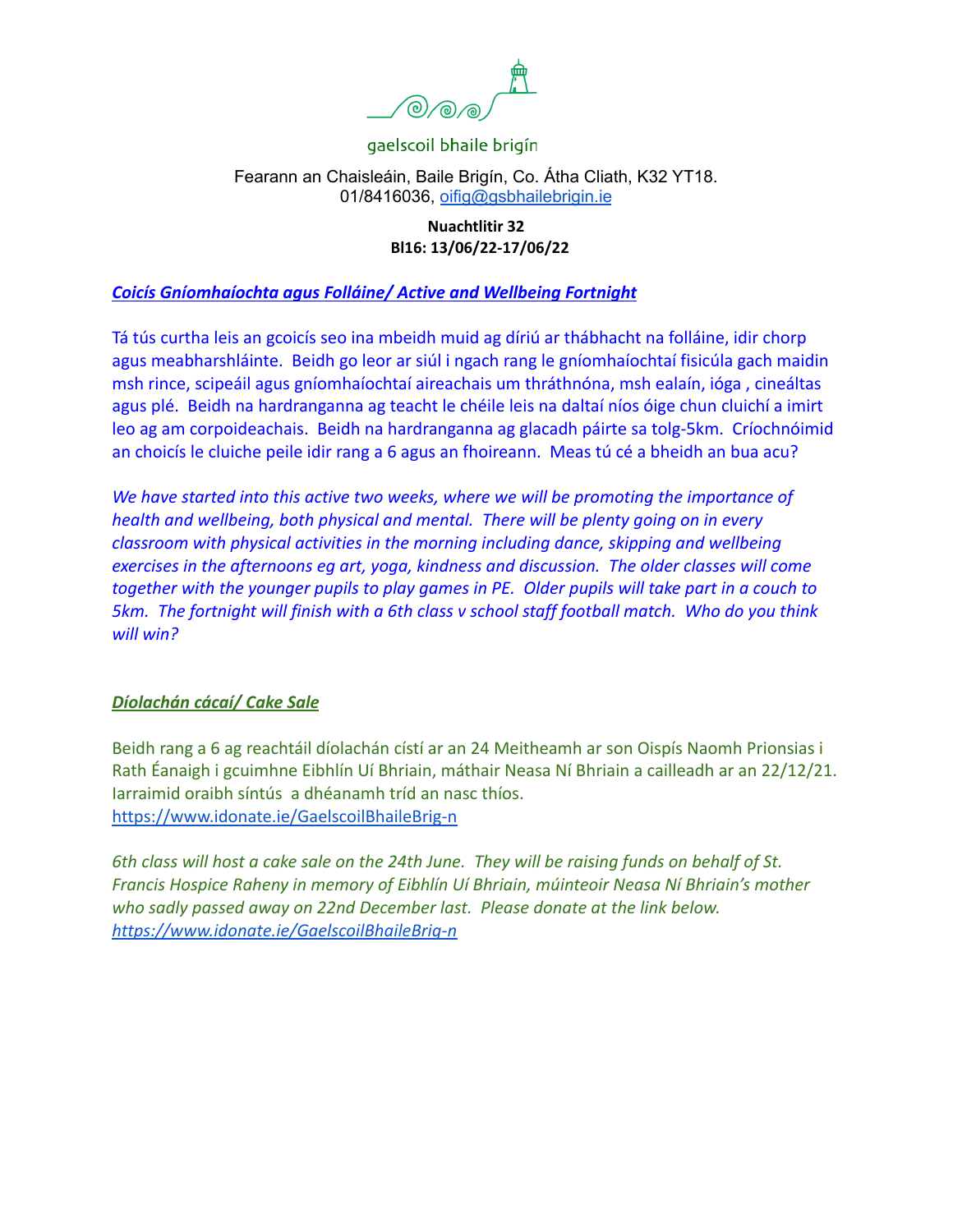

#### Fearann an Chaisleáin, Baile Brigín, Co. Átha Cliath, K32 YT18. 01/8416036, [oifig@gsbhailebrigin.ie](mailto:oifig@gsbhailebrigin.ie)

## **Nuachtlitir 32 Bl16: 13/06/22-17/06/22**

#### *Club na Naíonán/ Infant Club*

Tá an bille ar fáil anois ar Aladdin do Bhealtaine agus Meitheamh. Is féidir an bille seo a íoc píosa ar phíosa ach d'iarrfaimis go mbeidh sé glanta faoin 27 Meitheamh.

*The bill for the infant club for May and June is now available on Aladdin. This can be paid in instalments but we ask that it be cleared by 27th June.*

#### *COVID- 19 Cathain le fanacht sa bhaile ón scoil/COVID-19 When to stay home from school*

Má tá COVID-19 ar do pháiste (PCR nó antigéin dearfach)

● Má tá aon chomharthaí COVID-19 ar do pháiste

*Your child cannot attend school in the following circumstances:*

- *● If your child has COVID-19 (Positive PCR or antigen)*
- *● If your child has any symptoms of COVID-19.*